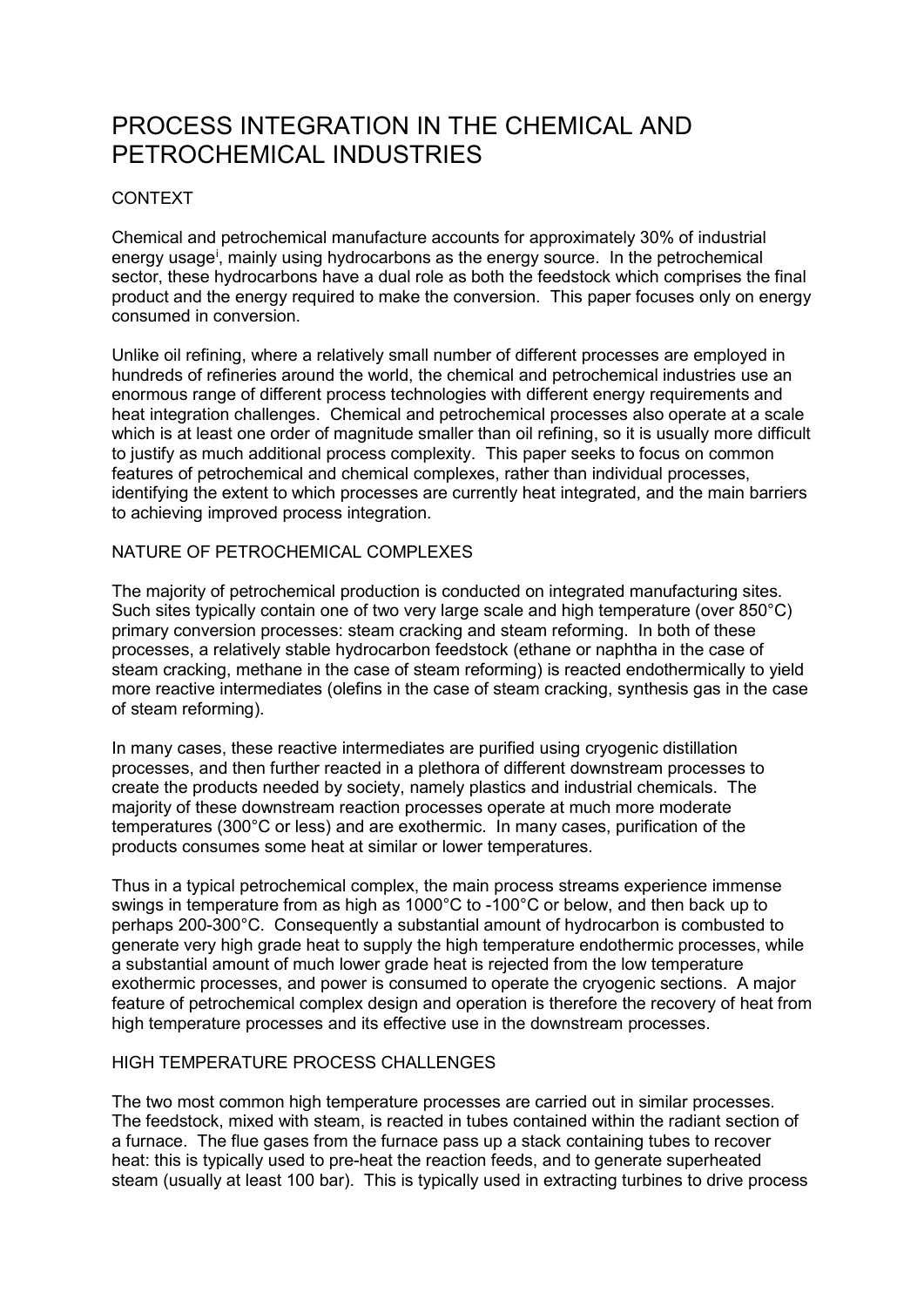compressors, while generating lower process steam suitable for separation processes. The flue gas typically leaves at between 100 and 200°C, since an excessive amount of heat transfer area would be needed to recover further heat from this large but slow-moving gas stream.

Heat recovery from the process streams is constrained by other issues. In steam cracking, it is essential to stop the reaction very quickly, so it is usual for the hot gas to be fed directly to a "quench column" in which it is contacted with oil or water to cool it. This means that the sensible heat in the gas stream is degraded from reaction temperature to the quench column temperature. In steam reforming, the concern is more metallurgical: between about 300 and 850°C, a phenomenon known as "metal dusting" can lead to remarkably rapid disintegration of steels<sup>ii</sup>, and so again, rapid cooling is used resulting in the sensible heat of the process gas being sharply downgraded.

## CRYOGENIC PROCESS CHALLENGES

The most common cryogenic process in the petrochemical industry is the separation of olefins from the reaction mixture in steam cracking. This typically requires chilling to -100°C to separate the products from the methane byproduct, and further chilling to -145°C if hydrogen is to be separated from methane. Cryogenic sections of olefins plants have been heavily studied and are generally highly integrated with extensive use of multi-stream platefin heat exchangers.

A less widely used case is the recovery of pure carbon monoxide and hydrogen from synthesis gas, as is required for production of acetic acid. This requires lower temperatures, but is less complex than the olefins case, and is also generally very highly integrated.

#### MODERATE TEMPERATURE PROCESS CHALLENGES

Downstream processes fall into several groups, each with their own distinct challenges.

The majority of olefins are converted into polymers, of which polyethylene and polypropylene are the largest in terms of volume. These reactions are very exothermic and mainly take place at less than 120°C, making effective use of the heat evolved very difficult. In general, the heat is rejected to cooling water.

A second group of reactions are selective oxidations, of which the reactions to make terephthalic acid, ethylene oxide, propylene oxide, adipic acid, acrylonitrile, vinyl acetate, and maleic anhydride are the most common. Again these reactions are very exothermic but take place at higher temperatures (typically between 180 and 350°C). In most of these processes, heat is recovered effectively from the reaction step and used for preheat and purification processes, and, in some cases, heat or power can be exported.

A third group are syngas conversions, of which reaction to methanol, acetic acid, and ammonia are the most significant. These have broadly similar characteristics to the oxidations, but are less exothermic.

#### OVERALL CONCLUSIONS

The chemical and petrochemical industries contain a very diverse range of different processes. There are many mature and well-integrated technologies, but opportunities still exist for technology vendors and operators to make improvements in energy efficiency by process integration. In addition, very large exergy losses remain, requiring different technological breakthroughs, as well as process integration analysis, to address. Chemical and petrochemical processes will continue to be very large producers of lower grade heat.